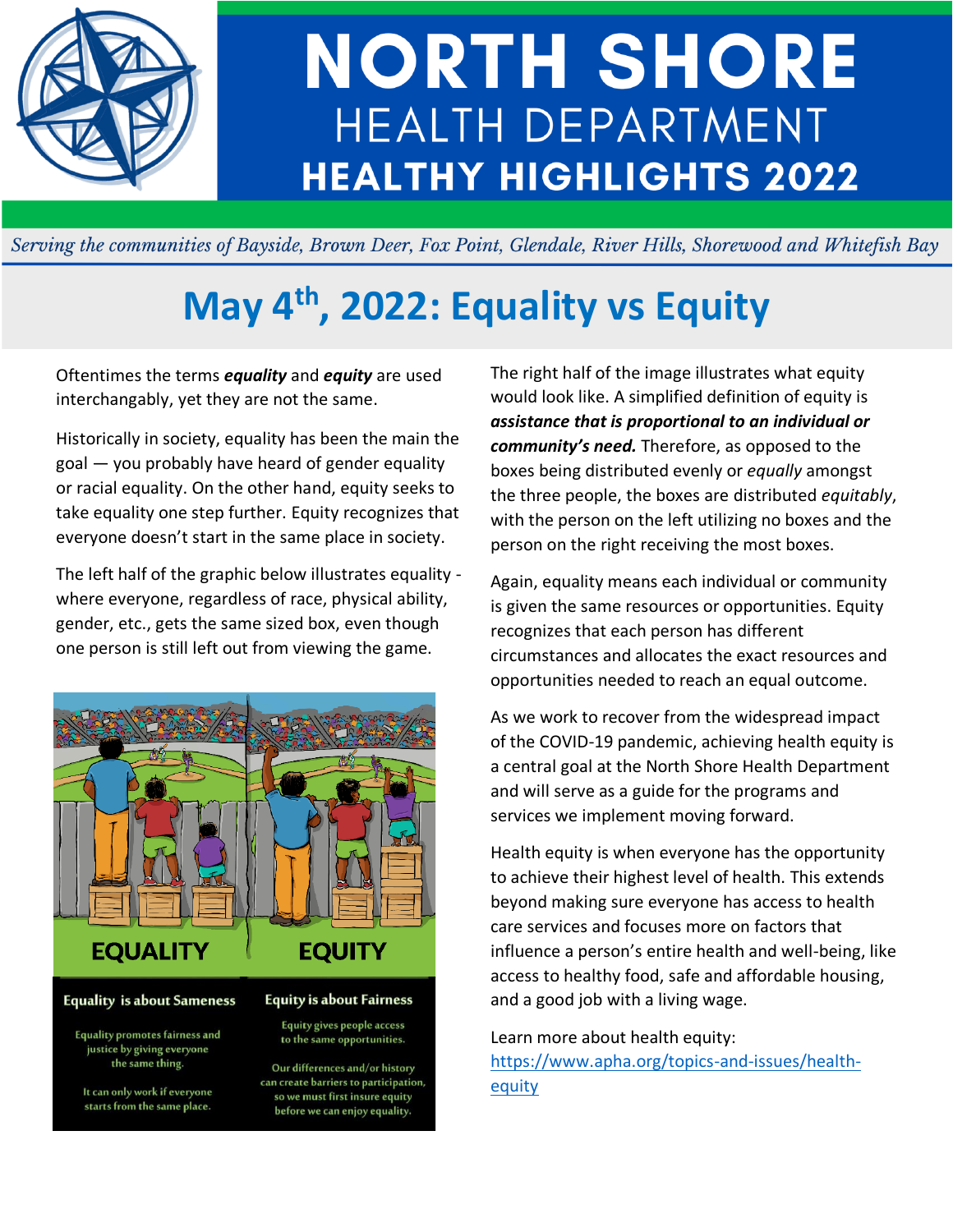*May the 4th be with you***r mental health during Mental Health Awareness Month, and all the time.**



# **MENTAL HEALTH RESOURCES**

## **Wisconsin DHS - Mental Health [Resources](https://www.dhs.wisconsin.gov/mh/phlmhindex.htm)**

The National Suicide Prevention Lifeline provides help to individuals in emotional distress or experiencing a suicidal crisis through a national network of 200 crisis centers.

- ✓ *The Lifeline can be reached at its current number - 1-800-273-8255.*
- $\checkmark$  As of July 16, 2022, a new three-digit phone *number, 988, will ALSO become available nationwide for people experiencing suicidal, mental health, and/or substance abuse crises* or those helping a loved one
- $\checkmark$  **988** will be able to accept calls, texts, or chats.
- $\checkmark$  People may continue to use the longer number if they would like, as **988** will simply provide an easier way for people to access the Lifeline crisis call centers and link to network resources. **[Read](https://www.samhsa.gov/sites/default/files/988-factsheet.pdf)  [more about 988](https://www.samhsa.gov/sites/default/files/988-factsheet.pdf)**



# **WHAT HAS NSHD BEEN WORKING ON?**

Come this June, we will be starting the **priority survey** for our Community Health Assessment (CHA). This survey will give the public an opportunity to identify key health concerns and community needs in the North Shore. We will be out in the community promoting the survey at various events, including local farmers markets. We look forward to seeing you and hearing your thoughts on improving the health of the North Shore.

*Your input is an essential component of the CHA and helps us to develop goals and programs that meet the needs of our North Shore communities.*

# **NOTABLE HEALTH DAYS**

Among the notable health observances in May are:

- National Bike Month: [bikeleague.org](https://bikeleague.org/bikemonth#:~:text=May%20is%20National%20Bike%20Month,to%20giving%20biking%20a%20try.)
- World Asthma Day, May 3: [World Asthma Day 2022](https://ginasthma.org/world-asthma-day-2022/)  - [Global Initiative for Asthma](https://ginasthma.org/world-asthma-day-2022/)
- No Tobacco Day: May 31[: World No Tobacco Day](https://www.who.int/campaigns/world-no-tobacco-day)
- National Physical Fitness & Sports Week: May 1-7: [Move in May and Celebrate National Physical](https://health.gov/news/202105/move-may-and-celebrate-national-physical-fitness-sports-month)  [Fitness & Sports Month](https://health.gov/news/202105/move-may-and-celebrate-national-physical-fitness-sports-month)



## **IMMUNIZATIONS (APPOINTMENT REQUIRED)**:

We provide vaccinations for individuals who are underinsured or uninsured, including infant and child routine immunizations and those required for school. Please call  414-371-2980 to find out what vaccines we have available and to make an appointment:

### **Brown Deer Office**

1st Tuesday of the month • 7:30-9am 3rd Tuesday of the month • 3:30-5pm

### **Shorewood Office**

2nd Wednesday of the month • 3:30-5pm 4th Wednesday of the month • 7:30-9am

*If these days/times do not work for you, we will do our best to accommodate you at another time.*